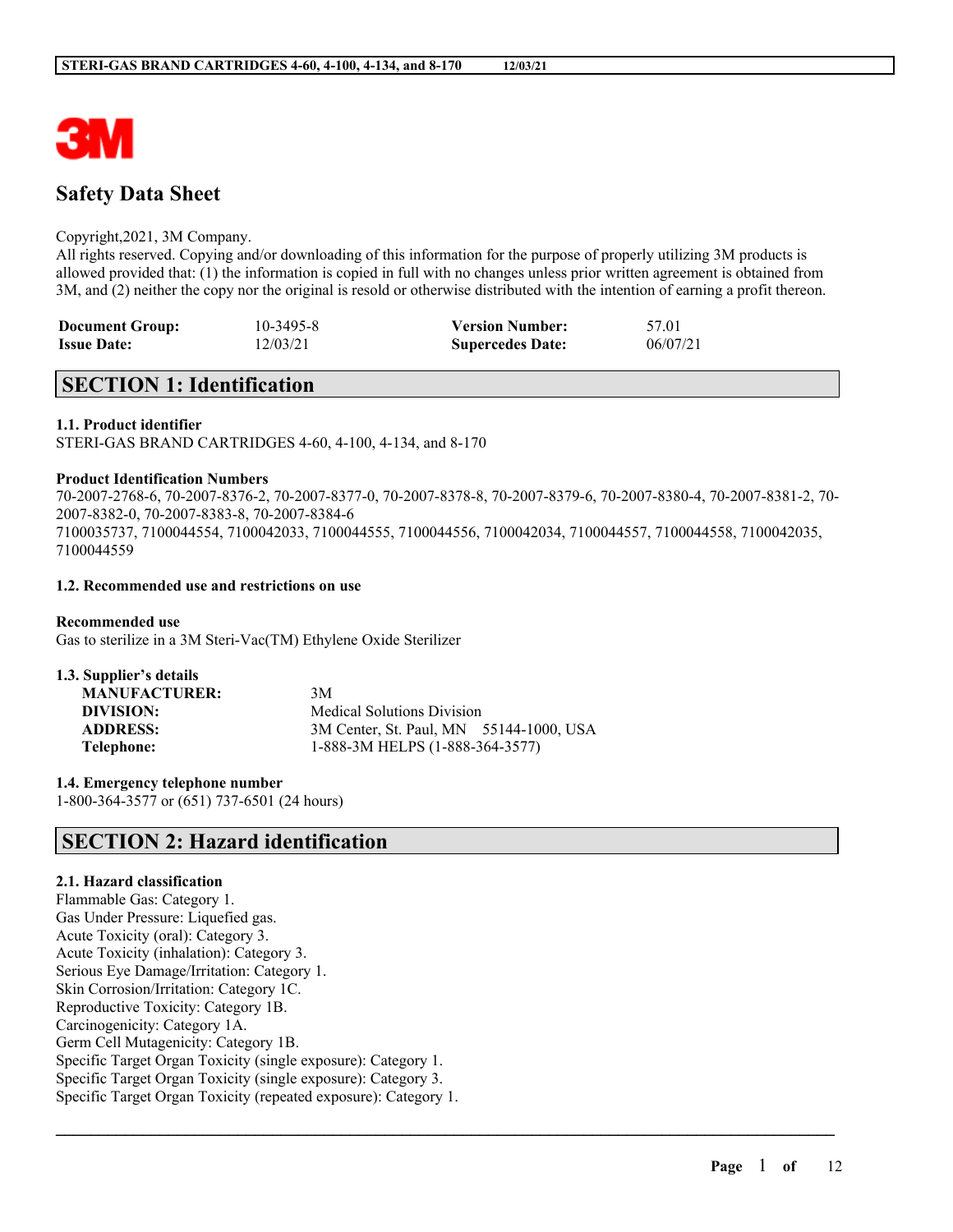# **2.2. Label elements**

**Signal word** Danger

### **Symbols**

Flame | Gas cylinder | Corrosion | Skull and crossbones | Health Hazard |

### **Pictograms**



### **Hazard Statements**

Extremely flammable gas. Contains gas under pressure; may explode if heated.

Toxic if swallowed. Toxic if inhaled. Causes severe skin burns and eye damage. May cause drowsiness or dizziness. May damage fertility or the unborn child. May cause cancer. May cause genetic defects.

Causes damage to organs: respiratory system |

Causes damage to organs through prolonged or repeated exposure: nervous system |

May cause damage to organs through prolonged or repeated exposure: kidney/urinary tract | sensory organs |

### **Precautionary Statements**

### **Prevention:**

Obtain special instructions before use. Do not handle until all safety precautions have been read and understood. Keep away from heat/sparks/open flames/hot surfaces. - No smoking. Do not breathe dust/fume/gas/mist/vapors/spray. Use only outdoors or in a well-ventilated area. Wear protective gloves, protective clothing, and eye/face protection. Do not eat, drink or smoke when using this product. Wash thoroughly after handling.

### **Response:**

IF INHALED: Remove person to fresh air and keep comfortable for breathing. IF ON SKIN (or hair): Take off immediately all contaminated clothing. Rinse skin with water/shower. IF IN EYES: Rinse cautiously with water for several minutes. Remove contact lenses, if present and easy to do. Continue rinsing. Immediately call a POISON CENTER or doctor/physician.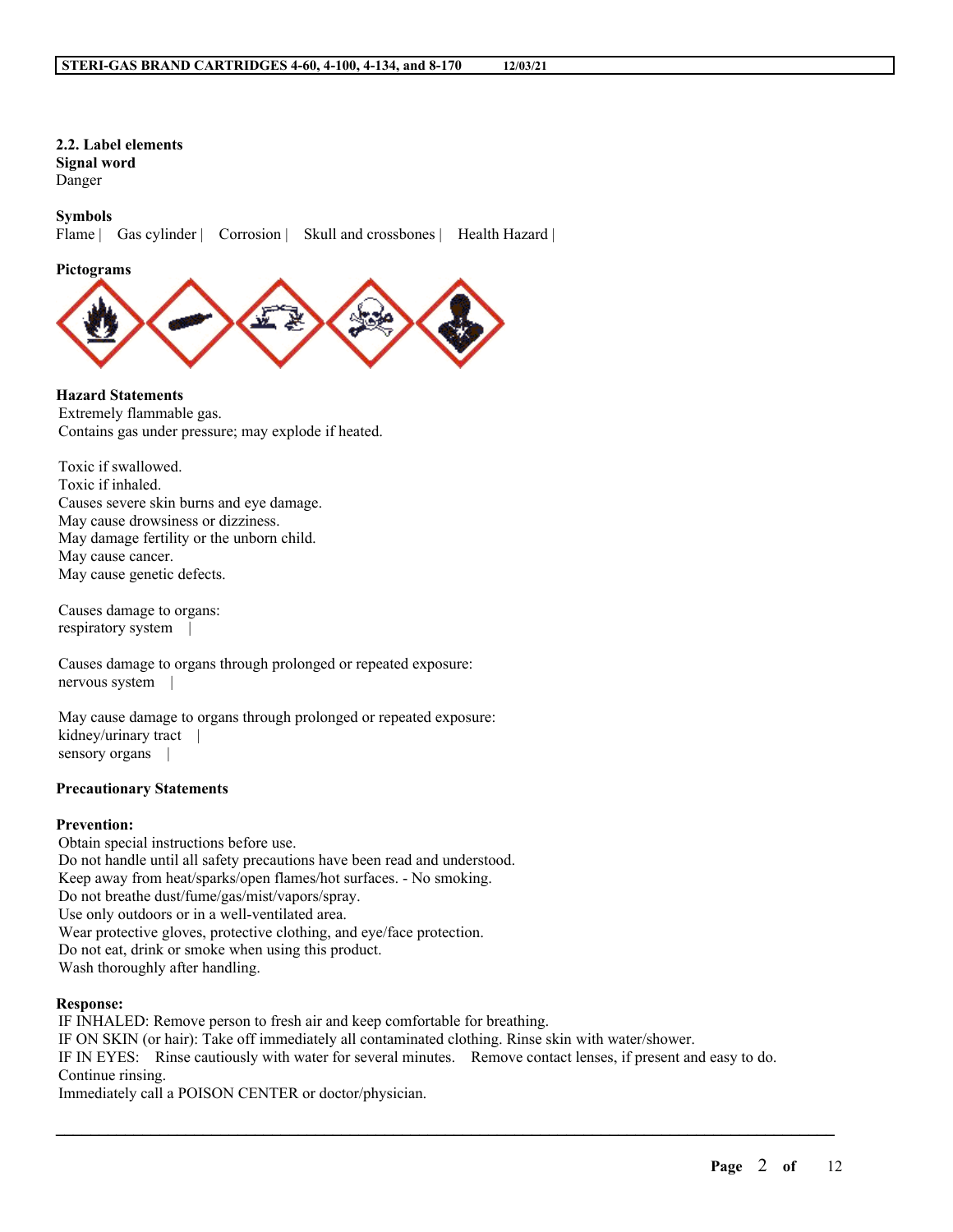Wash contaminated clothing before reuse. IF SWALLOWED: Rinse mouth. Do NOT induce vomiting. Leaking gas fire: Do not extinguish, unless leak can be stopped safely. Eliminate all ignition sources if safe to do so.

#### **Storage:**

Protect from sunlight. Store in a well-ventilated place. Keep container tightly closed. Store locked up.

#### **Disposal:**

Dispose of contents/container in accordance with applicable local/regional/national/international regulations.

### **2.3. Hazards not otherwise classified**

May cause chemical gastrointestinal burns.

#### **Supplemental Information:**

May cause frostbite.

# **SECTION 3: Composition/information on ingredients**

| Ingredient              | <b>IC.A.S. No.</b>                | W <sub>t</sub><br>$\frac{10}{6}$ .<br>by |
|-------------------------|-----------------------------------|------------------------------------------|
| IDE<br>ιF΄<br><b>NH</b> | $-$<br>$\mathbf{r}$<br>-41-0<br>ັ | 100                                      |

# **SECTION 4: First aid measures**

#### **4.1. Description of first aid measures**

#### **Inhalation:**

Remove person to fresh air. Get medical attention.

#### **Skin Contact:**

Immediately flush with large amounts of water for at least 15 minutes. Remove contaminated clothing. Get immediate medical attention. Wash clothing before reuse.

#### **Eye Contact:**

Immediately flush with large amounts of water for at least 15 minutes. Remove contact lenses if easy to do. Continue rinsing. Immediately get medical attention.

#### **If Swallowed:**

Rinse mouth. Do not induce vomiting. Get immediate medical attention.

#### **4.2. Most important symptoms and effects, both acute and delayed**

Toxic if inhaled. Irritating to the respiratory tract (coughing, sneezing, nasal discharge, headache, hoarseness, and nose and throat pain). Skin burns (localized redness, swelling, itching, intense pain, blistering, and tissue destruction). Serious damage to the eyes (corneal cloudiness, severe pain, tearing, ulcerations, and significantly impaired or loss of vision). Toxic if swallowed. Central nervous system depression (headache, dizziness, drowsiness, incoordination, nausea, slurred speech, giddiness, and unconsciousness). Target organ effects. See Section 11 for additional details. Target organ effects following prolonged or repeated exposure. See Section 11 for additional details.

 $\mathcal{L}_\mathcal{L} = \mathcal{L}_\mathcal{L} = \mathcal{L}_\mathcal{L} = \mathcal{L}_\mathcal{L} = \mathcal{L}_\mathcal{L} = \mathcal{L}_\mathcal{L} = \mathcal{L}_\mathcal{L} = \mathcal{L}_\mathcal{L} = \mathcal{L}_\mathcal{L} = \mathcal{L}_\mathcal{L} = \mathcal{L}_\mathcal{L} = \mathcal{L}_\mathcal{L} = \mathcal{L}_\mathcal{L} = \mathcal{L}_\mathcal{L} = \mathcal{L}_\mathcal{L} = \mathcal{L}_\mathcal{L} = \mathcal{L}_\mathcal{L}$ 

#### **4.3. Indication of any immediate medical attention and special treatment required**

Not applicable

# **SECTION 5: Fire-fighting measures**

### **5.1. Suitable extinguishing media**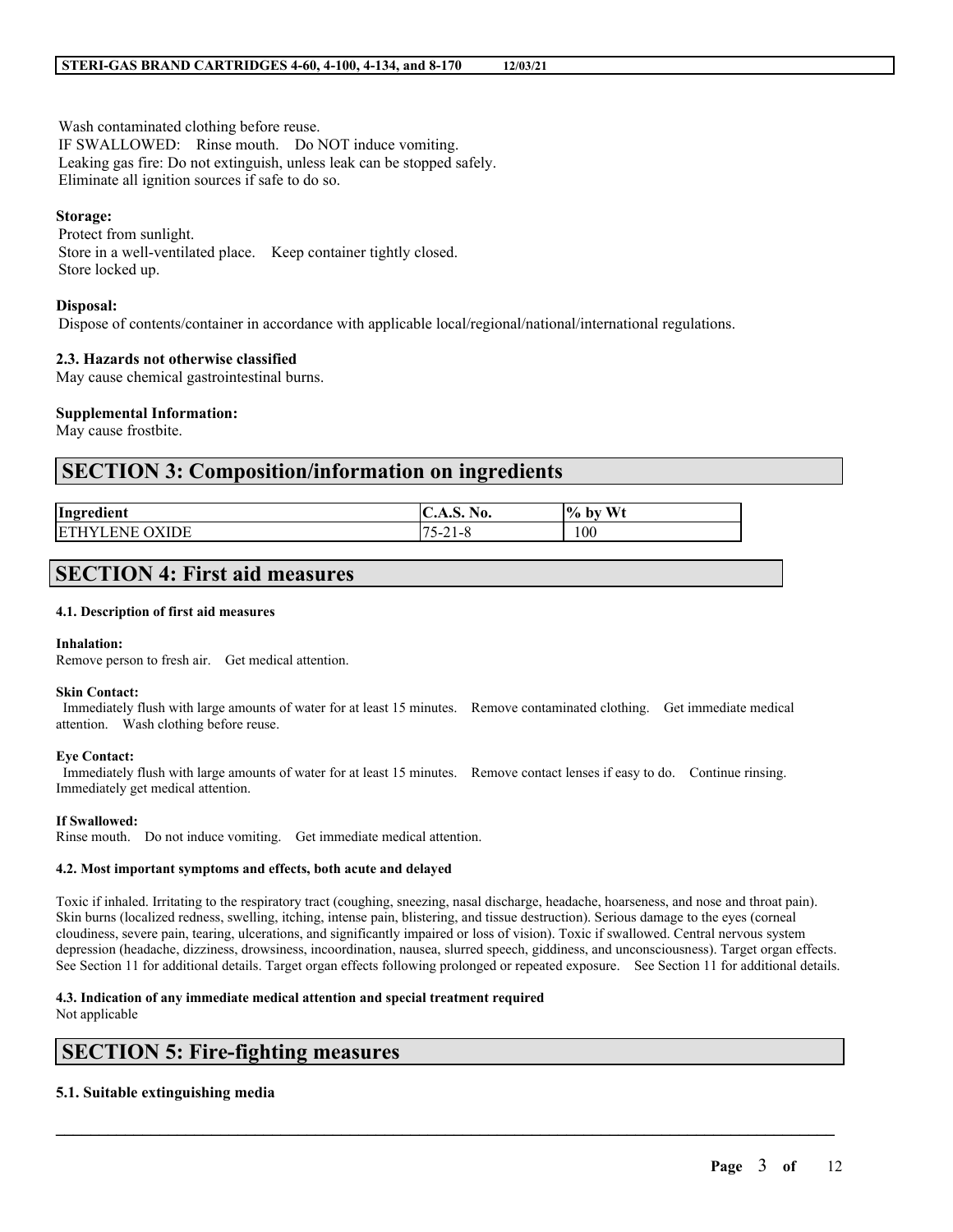In case of fire: Use a water spray or fog to extinguish, do not use straight streams. If water is not available use dry chemical, CO2, or foam to extinguish. Refer to other precautionary advice in SDS section 5. Use a fire fighting agent suitable for the surrounding fire.

### **5.2. Special hazards arising from the substance or mixture**

Closed containers exposed to heat from fire may build pressure and explode.

### **Hazardous Decomposition or By-Products**

| <b>Substance</b> | Condition         |
|------------------|-------------------|
| Carbon monoxide  | During Combustion |
| Carbon dioxide   | During Combustion |

### **5.3. Special protective actions for fire-fighters**

Leaking gas fire: Do not extinguish, unless leak can be stopped safely. Eliminate all ignition sources if safe to do so. Wear full protective clothing, including helmet, self-contained, positive pressure or pressure demand breathing apparatus, bunker coat and pants, bands around arms, waist and legs, face mask, and protective covering for exposed areas of the head.

# **SECTION 6: Accidental release measures**

### **6.1. Personal precautions, protective equipment and emergency procedures**

Evacuate area. Eliminate all ignition sources if safe to do so. Keep away from heat/sparks/open flames/hot surfaces. - No smoking. Ventilate the area with fresh air. For large spill, or spills in confined spaces, provide mechanical ventilation to disperse or exhaust vapors, in accordance with good industrial hygiene practice. Refer to other sections of this SDS for information regarding physical and health hazards, respiratory protection, ventilation, and personal protective equipment.

### **6.2. Environmental precautions**

Avoid release to the environment.

### **6.3. Methods and material for containment and cleaning up**

If possible, seal leaking container. Place leaking containers in a well-ventilated area, preferably an operating exhaust hood, or if necessary outdoors on an impermeable surface until appropriate packaging for the leaking container or its contents is available. Close cylinder. Place in a metal container approved for transportation by appropriate authorities. Dispose of collected material as soon as possible in accordance with applicable local/regional/national/international regulations.

# **SECTION 7: Handling and storage**

### **7.1. Precautions for safe handling**

For industrial/occupational use only. Not for consumer sale or use. Do not use in a confined area with minimal air exchange. Do not handle until all safety precautions have been read and understood. Keep away from heat/sparks/open flames/hot surfaces. - No smoking. Take precautionary measures against static discharge. Do not breathe dust/fume/gas/mist/vapors/spray. Do not get in eyes, on skin, or on clothing. Do not eat, drink or smoke when using this product. Wash thoroughly after handling. Avoid release to the environment. Wash contaminated clothing before reuse. Eliminate all ignition sources if safe to do so. Avoid contact with oxidizing agents (eg. chlorine, chromic acid etc.) Use personal protective equipment (gloves, respirators, etc.) as required. Recommendations for storing Steri-Gas cartridges are stringent. Check your local fire protection codes for additional requirements. Keep all sources of ignition such as matches, lighted cigarettes, sparks and static discharge away from the sterilzer and cartridges. Store cartridges in an upright position. Keep only one day's requirement or a maximum of twelve(12) cartridges (one box) in the immediate sterilizer area. This area needs to have at least ten air changes per hour. Additional Steri-Gas cartridges should be stored in an approved flammable liquid storage cabinet vented to the outside atmosphere, or in an area suitable for storage of flammable liquids appropriately vented to the outside atmosphere, or into a non-recirculating, continuously operating, dedicated exhaust system.

### **7.2. Conditions for safe storage including any incompatibilities**

Store in a well-ventilated place. Keep container tightly closed. Protect from sunlight. Store away from heat. Do not expose to temperatures exceeding 50 C/ 122 F. Store away from acids. Store away from oxidizing agents. Store away from areas where product may come into contact with food or pharmaceuticals.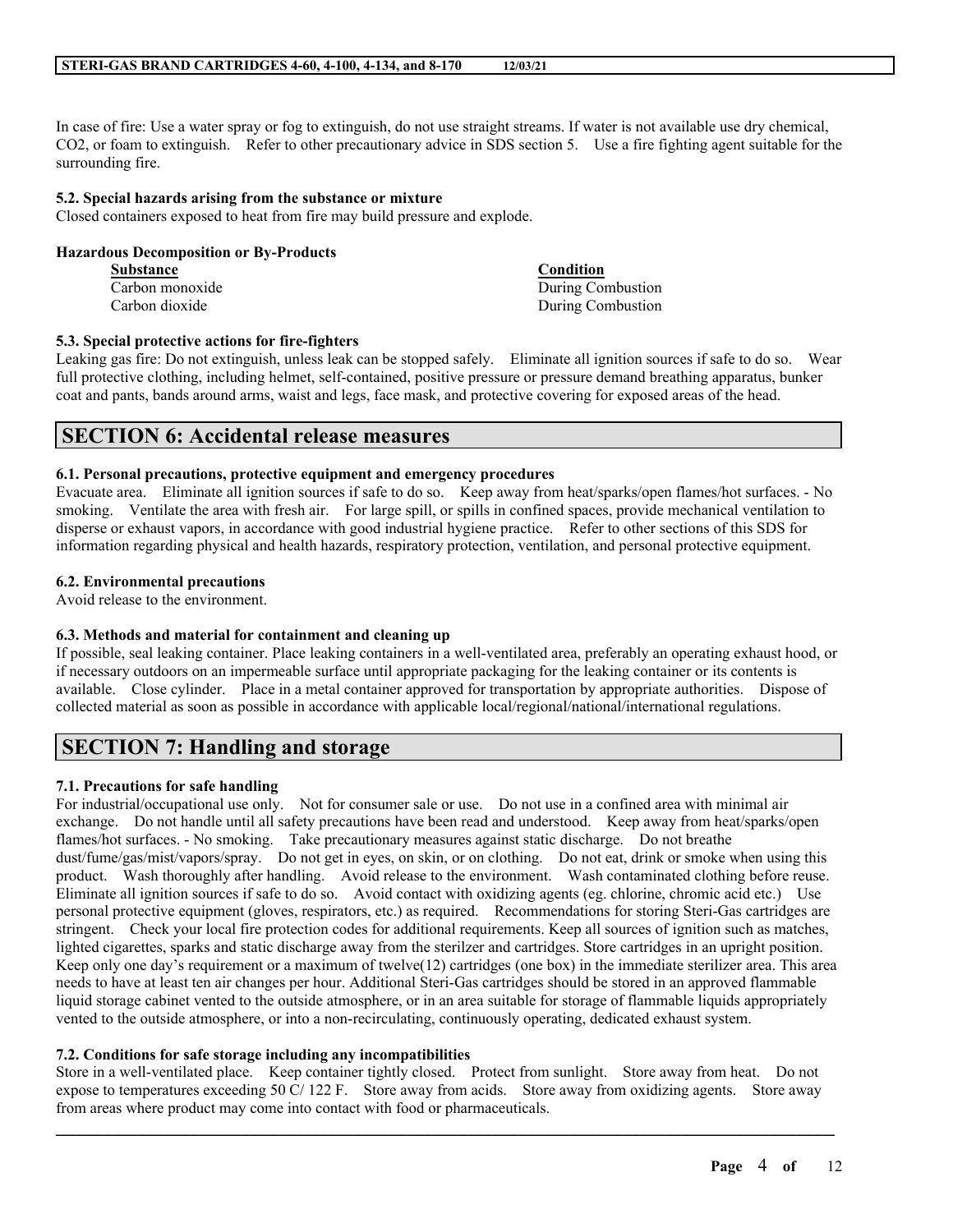# **SECTION 8: Exposure controls/personal protection**

### **8.1. Control parameters**

### **Occupational exposure limits**

If a component is disclosed in section 3 but does not appear in the table below, an occupational exposure limit is not available for the component.

| Ingredient             | <b>C.A.S. No.</b> | Agency | Limit type           | <b>Additional Comments</b> |
|------------------------|-------------------|--------|----------------------|----------------------------|
| <b>IETHYLENE OXIDE</b> | 175-21-8          | ACGIH  | TWA:1 ppm            | A2: Suspected human        |
|                        |                   |        |                      | carcin.                    |
| <b>IETHYLENE OXIDE</b> | 175-21-8          | OSHA   | TWA:1 ppm;STEL:5 ppm | 129 CFR 1910.1047          |

ACGIH : American Conference of Governmental Industrial Hygienists

AIHA : American Industrial Hygiene Association

CMRG : Chemical Manufacturer's Recommended Guidelines

OSHA : United States Department of Labor - Occupational Safety and Health Administration

TWA: Time-Weighted-Average

STEL: Short Term Exposure Limit

CEIL: Ceiling

### **8.2. Exposure controls**

### **8.2.1. Engineering controls**

Use general dilution ventilation and/or local exhaust ventilation to control airborne exposures to below relevant Exposure Limits and/or control dust/fume/gas/mist/vapors/spray. If ventilation is not adequate, use respiratory protection equipment.

### **8.2.2. Personal protective equipment (PPE)**

### **Eye/face protection**

Select and use eye/face protection to prevent contact based on the results of an exposure assessment. The following eye/face protection(s) are recommended: Full Face Shield

Indirect Vented Goggles

### **Skin/hand protection**

Select and use gloves and/or protective clothing approved to relevant local standards to prevent skin contact based on the results of an exposure assessment. Selection should be based on use factors such as exposure levels, concentration of the substance or mixture, frequency and duration, physical challenges such as temperature extremes, and other use conditions. Consult with your glove and/or protective clothing manufacturer for selection of appropriate compatible gloves/protective clothing. Note: Nitrile gloves may be worn over polymer laminate gloves to improve dexterity. Gloves made from the following material(s) are recommended: Polymer laminate

If this product is used in a manner that presents a higher potential for exposure (eg. spraying, high splash potential etc.), then use of protective coveralls may be necessary. Select and use body protection to prevent contact based on the results of an exposure assessment. The following protective clothing material(s) are recommended: Apron - polymer laminate

### **Respiratory protection**

An exposure assessment may be needed to decide if a respirator is required. If a respirator is needed, use respirators as part of a full respiratory protection program. Based on the results of the exposure assessment, select from the following respirator type(s) to reduce inhalation exposure: Half facepiece or full facepiece supplied-air respirator

 $\mathcal{L}_\mathcal{L} = \mathcal{L}_\mathcal{L} = \mathcal{L}_\mathcal{L} = \mathcal{L}_\mathcal{L} = \mathcal{L}_\mathcal{L} = \mathcal{L}_\mathcal{L} = \mathcal{L}_\mathcal{L} = \mathcal{L}_\mathcal{L} = \mathcal{L}_\mathcal{L} = \mathcal{L}_\mathcal{L} = \mathcal{L}_\mathcal{L} = \mathcal{L}_\mathcal{L} = \mathcal{L}_\mathcal{L} = \mathcal{L}_\mathcal{L} = \mathcal{L}_\mathcal{L} = \mathcal{L}_\mathcal{L} = \mathcal{L}_\mathcal{L}$ 

For questions about suitability for a specific application, consult with your respirator manufacturer.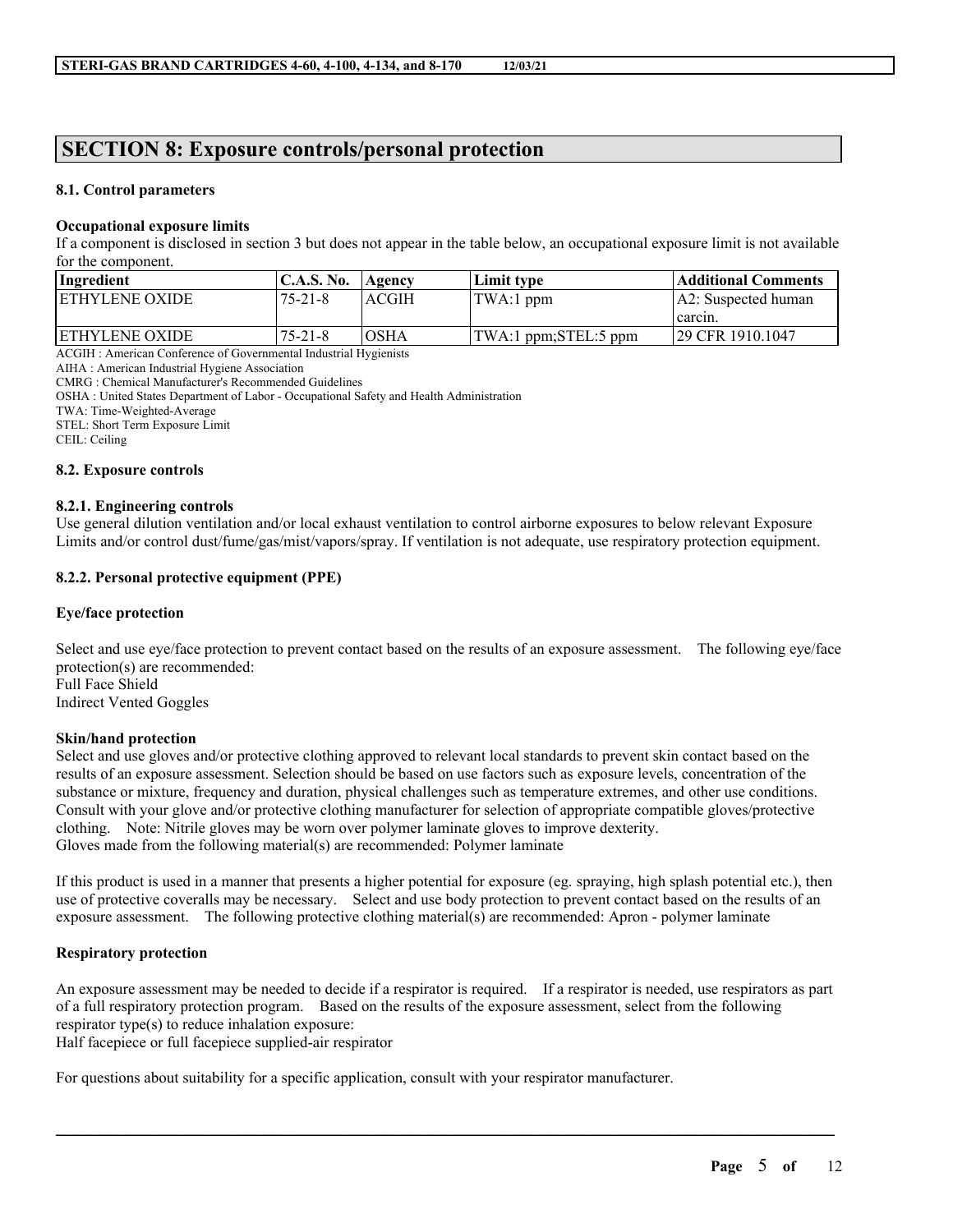### **Thermal hazards**

Wear cold insulating gloves/face shield/eye protection.

# **SECTION 9: Physical and chemical properties**

| 9.1. Information on basic physical and chemical properties |  |  |  |
|------------------------------------------------------------|--|--|--|
| Annearance                                                 |  |  |  |

| Appearance                                |                                                                   |
|-------------------------------------------|-------------------------------------------------------------------|
| <b>Physical state</b>                     | Gas                                                               |
| Color                                     | Colorless                                                         |
| <b>Specific Physical Form:</b>            | Compressed Gas                                                    |
| Odor                                      | Sweet Odor                                                        |
| <b>Odor threshold</b>                     | No Data Available                                                 |
| pН                                        | 7                                                                 |
| <b>Melting point</b>                      | Not Applicable                                                    |
| <b>Boiling Point</b>                      | 51 °F                                                             |
| <b>Flash Point</b>                        | -4 °F [ <i>Test Method:</i> Tagliabue Closed Cup]                 |
| <b>Evaporation rate</b>                   | Not Applicable                                                    |
| <b>Flammability (solid, gas)</b>          | Flammable Gas: Category 1.                                        |
| <b>Flammable Limits(LEL)</b>              | 3 % volume                                                        |
| <b>Flammable Limits(UEL)</b>              | $100\%$ volume                                                    |
| <b>Vapor Pressure</b>                     | 1094 mmHg $[@ 20 °C]$                                             |
| <b>Vapor Density</b>                      | 1.5 $[RefStd:AIR=1]$                                              |
| <b>Density</b>                            | Not Applicable                                                    |
| <b>Specific Gravity</b>                   | 0.87 [Ref Std:WATER=1] [Details:CONDITIONS: @ 20/20 C]            |
| <b>Solubility in Water</b>                | Complete                                                          |
| Solubility- non-water                     | No Data Available                                                 |
| Partition coefficient: n-octanol/water    | No Data Available                                                 |
| <b>Autoignition temperature</b>           | 804 °F [ <i>Details:</i> CONDITIONS: Burns in the absence of air] |
| <b>Decomposition temperature</b>          | Not Applicable                                                    |
| <b>Viscosity</b>                          | Not Applicable                                                    |
| Molecular weight                          | No Data Available                                                 |
| <b>Volatile Organic Compounds</b>         | 100 %                                                             |
| <b>Percent volatile</b>                   | $100\%$                                                           |
| <b>VOC Less H2O &amp; Exempt Solvents</b> | 100 %                                                             |
|                                           |                                                                   |

# **SECTION 10: Stability and reactivity**

### **10.1. Reactivity**

This material is considered to be non reactive under normal use conditions.

# **10.2. Chemical stability**

Stable.

**10.3. Possibility of hazardous reactions** Hazardous polymerization may occur.

**10.4. Conditions to avoid** Heat

**10.5. Incompatible materials** None known.

**10.6. Hazardous decomposition products Substance Condition**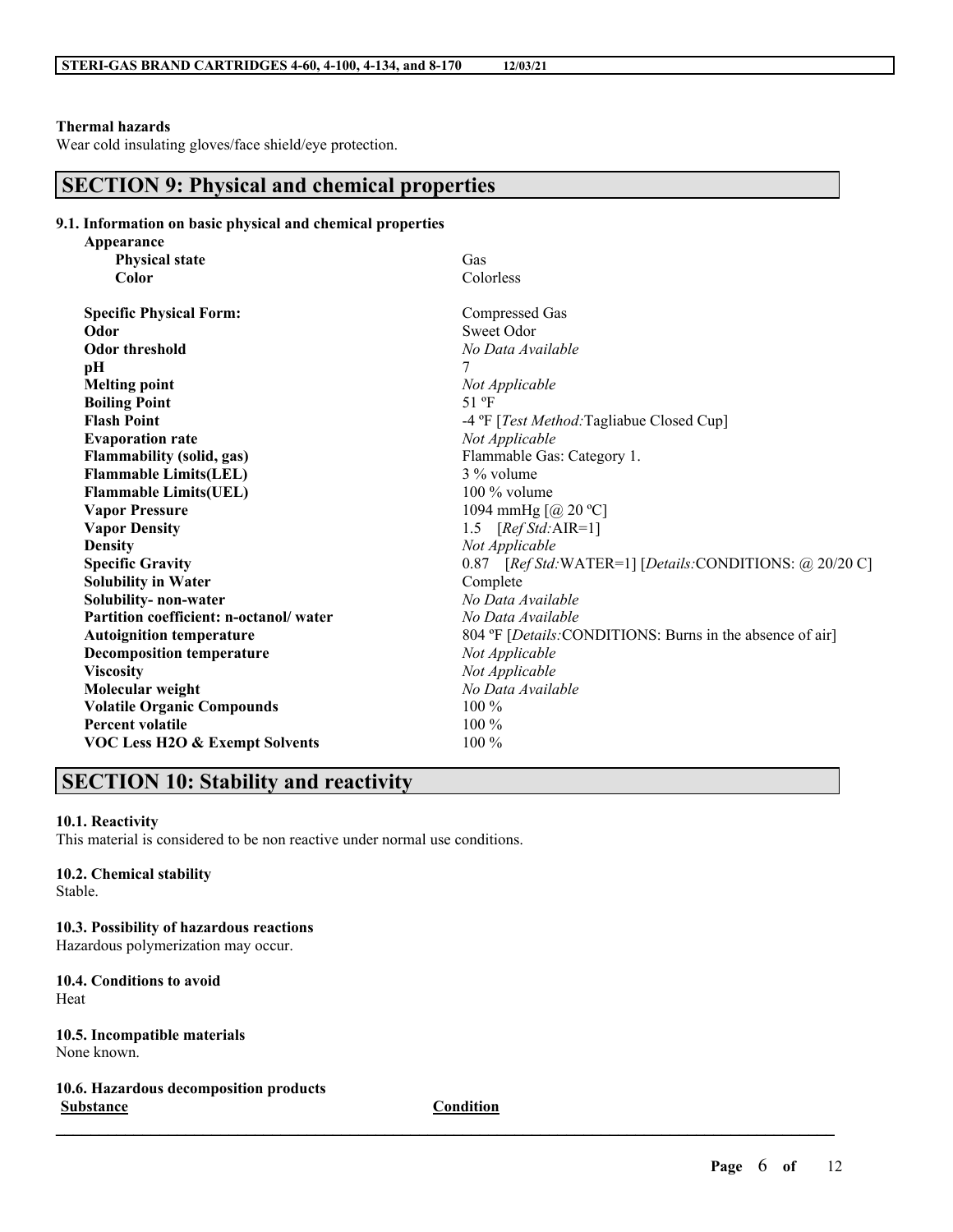None known.

Refer to section 5.2 for hazardous decomposition products during combustion.

# **SECTION 11: Toxicological information**

The information below may not be consistent with the material classification in Section 2 if specific ingredient **classifications are mandated by a competent authority. In addition, toxicological data on ingredients may not be** reflected in the material classification and/or the signs and symptoms of exposure, because an ingredient may be present below the threshold for labeling, an ingredient may not be available for exposure, or the data may not be **relevant to the material as a whole.**

### **11.1. Information on Toxicological effects**

**Signs and Symptoms of Exposure**

### Based on test data and/or information on the components, this material may produce the following health effects:

### **Inhalation:**

Toxic if inhaled.

Respiratory Tract Irritation: Signs/symptoms may include cough, sneezing, nasal discharge, headache, hoarseness, and nose and throat pain.

May cause additional health effects (see below).

### **Skin Contact:**

Frostbite: Signs/symptoms may include intense pain, discoloration of skin, and tissue destruction.

Corrosive (Skin Burns): Signs/symptoms may include localized redness, swelling, itching, intense pain, blistering, ulceration, and tissue destruction.

### **Eye Contact:**

Frostbite: Signs/symptoms may include intense pain, clouding of the cornea, redness, swelling, and blindness.

Corrosive (Eye Burns): Signs/symptoms may include cloudy appearance of the cornea, chemical burns, severe pain, tearing, ulcerations, significantly impaired vision or complete loss of vision.

### **Ingestion:**

Toxic if swallowed. Gastrointestinal Corrosion: Signs/symptoms may include severe mouth, throat and abdominal pain; nausea; vomiting; and diarrhea; blood in the feces and/or vomitus may also be seen.

### **Additional Health Effects:**

### **Single exposure may cause target organ effects:**

Central Nervous System (CNS) Depression: Signs/symptoms may include headache, dizziness, drowsiness, incoordination, nausea, slowed reaction time, slurred speech, giddiness, and unconsciousness.

Respiratory Effects: Signs/symptoms may include cough, shortness of breath, chest tightness, wheezing, increased heart rate, bluish colored skin (cyanosis), sputum production, changes in lung function tests, and/or respiratory failure.

### **Prolonged or repeated exposure may cause target organ effects:**

Ocular Effects: Signs/symptoms may include blurred or significantly impaired vision.

 $\mathcal{L}_\mathcal{L} = \mathcal{L}_\mathcal{L} = \mathcal{L}_\mathcal{L} = \mathcal{L}_\mathcal{L} = \mathcal{L}_\mathcal{L} = \mathcal{L}_\mathcal{L} = \mathcal{L}_\mathcal{L} = \mathcal{L}_\mathcal{L} = \mathcal{L}_\mathcal{L} = \mathcal{L}_\mathcal{L} = \mathcal{L}_\mathcal{L} = \mathcal{L}_\mathcal{L} = \mathcal{L}_\mathcal{L} = \mathcal{L}_\mathcal{L} = \mathcal{L}_\mathcal{L} = \mathcal{L}_\mathcal{L} = \mathcal{L}_\mathcal{L}$ Peripheral Neuropathy: Signs/symptoms may include tingling or numbness of the extremities, incoordination, weakness of the hands and feet, tremors and muscle atrophy.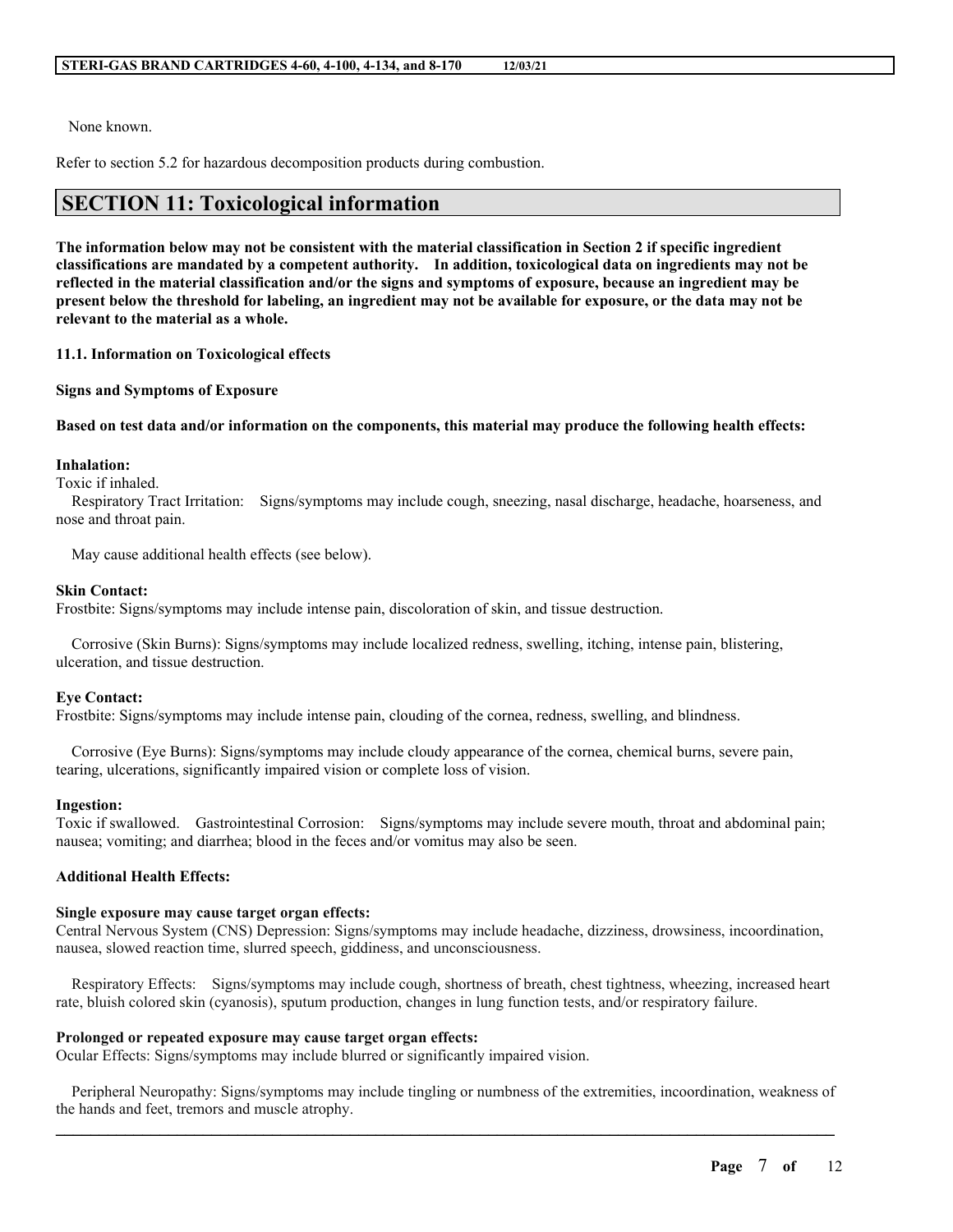Kidney/Bladder Effects: Signs/symptoms may include changes in urine production, abdominal or lower back pain, increased protein in urine, increased blood urea nitrogen (BUN), blood in urine, and painful urination.

### **Reproductive/Developmental Toxicity:**

Contains a chemical or chemicals which can cause birth defects or other reproductive harm.

### **Genotoxicity:**

Genotoxicity and Mutagenicity: May interact with genetic material and possibly alter gene expression.

### **Carcinogenicity:**

Contains a chemical or chemicals which can cause cancer.

| Ingredient             | °AS No.      | <b>Class Description</b>                      | <b>Regulation</b>                           |
|------------------------|--------------|-----------------------------------------------|---------------------------------------------|
| <b>LETHYLENE OXIDE</b> | 75-21-8      | l: Carcinogenic to humans<br>$\lim_{x \to 0}$ | International Agency for Research on Cancer |
| <b>LETHYLENE OXIDE</b> | 75-21-8      | <b>IKnown human carcinogen</b>                | National Toxicology Program Carcinogens     |
| <b>LETHYLENE OXIDE</b> | $5 - 21 - 8$ | Cancer hazard                                 | <b>OSHA Carcinogens</b>                     |

### **Toxicological Data**

If a component is disclosed in section 3 but does not appear in a table below, either no data are available for that endpoint or the data are not sufficient for classification.

### **Acute Toxicity**

| Name           | Route       | <b>Species</b> | Value                       |
|----------------|-------------|----------------|-----------------------------|
| ETHYLENE OXIDE | Inhalation- | official       | $700$ ppm<br>LC50           |
|                | Gas (4      | classifica     |                             |
|                | hours)      | tion           |                             |
| ETHYLENE OXIDE | Ingestion   | official       | LD50<br>$100 \text{ mg/kg}$ |
|                |             | classifica     |                             |
|                |             | tion           |                             |

 $ATE = acute toxicity estimate$ 

### **Skin Corrosion/Irritation**

| Name                  | <b>Species</b>                   | Value     |
|-----------------------|----------------------------------|-----------|
| <b>ETHYLENE OXIDE</b> | Human<br>and<br>$\sim$<br>anımal | Corrosive |

#### **Serious Eye Damage/Irritation**

| Name           | <b>Species</b>    | Value     |
|----------------|-------------------|-----------|
| ETHYLENE OXIDE | similar<br>health | Corrosive |
|                | hazards           |           |

### **Skin Sensitization**

| Name           | $\sim$<br><b>Species</b> | Value          |
|----------------|--------------------------|----------------|
| ETHYLENE OXIDE | Human                    | Not classified |
|                | and                      |                |
|                | anımal                   |                |

### **Respiratory Sensitization**

| <b>Name</b>                              | <b>Species</b>     | Value                    |
|------------------------------------------|--------------------|--------------------------|
| <b>OXIDE</b><br>LENE <sup></sup><br>EIH. | <b>YY</b><br>Human | $\sim$<br>Not classified |

### **Germ Cell Mutagenicity**

| Name | Route | $-1$<br>⁄ alue |
|------|-------|----------------|
|      |       |                |
|      |       |                |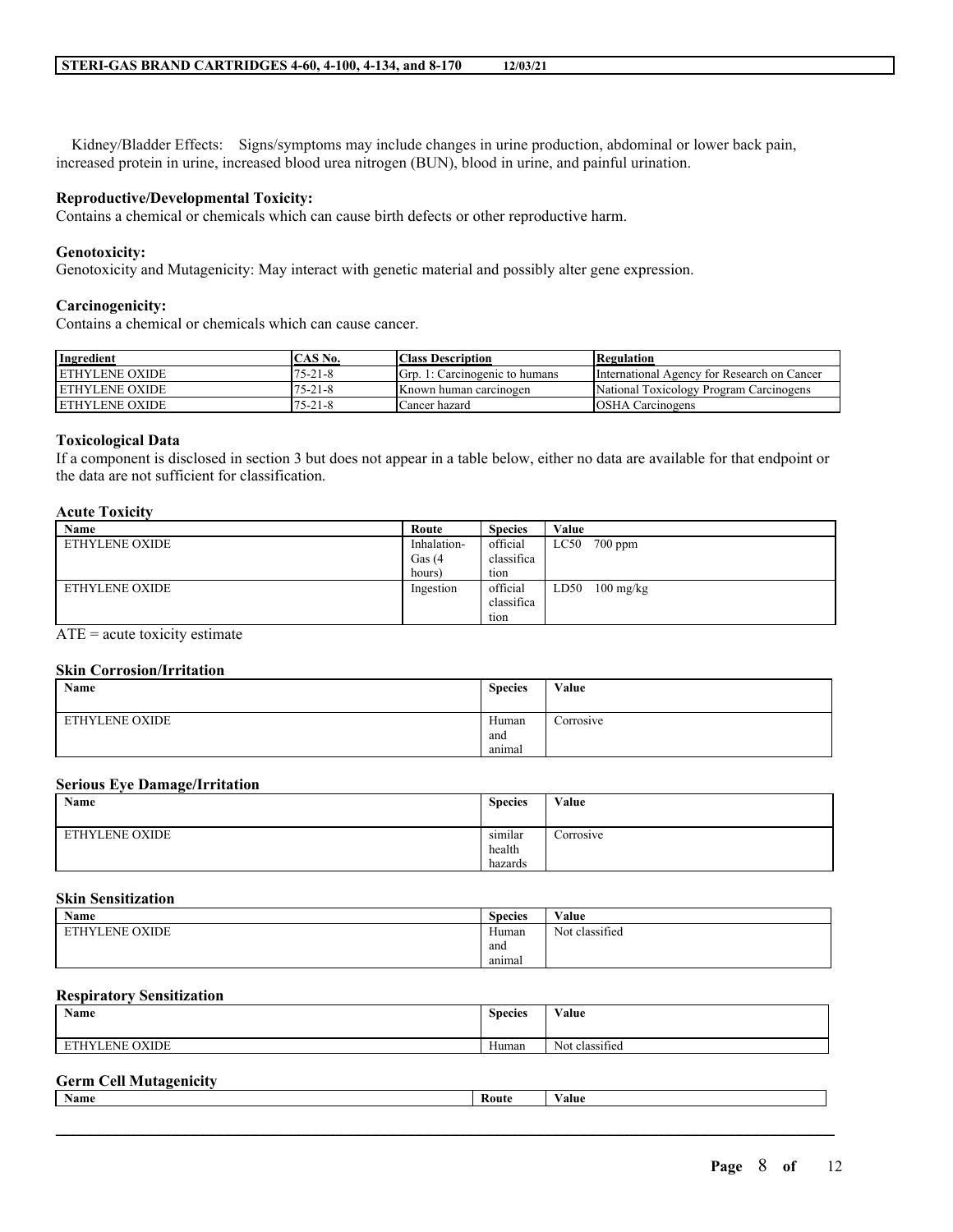| ∸<br>. . | OXIDE<br>.IN F | In vivo | Mutagenic |
|----------|----------------|---------|-----------|

# **Carcinogenicity**

| <b>Name</b>    | Route      | $\sim$<br><b>Species</b> | Value        |
|----------------|------------|--------------------------|--------------|
| ETHYLENE OXIDE | Inhalation | Multiple                 | Carcinogenic |
|                |            | anımal                   |              |
|                |            | species                  |              |

### **Reproductive Toxicity**

# **Reproductive and/or Developmental Effects**

| Name                  | Route      | Value                        | <b>Species</b> | <b>Test Result</b> | <b>Exposure</b> |
|-----------------------|------------|------------------------------|----------------|--------------------|-----------------|
|                       |            |                              |                |                    | <b>Duration</b> |
| <b>ETHYLENE OXIDE</b> | Inhalation | Toxic to development         | Rat            | NOAEL 33           | during          |
|                       |            |                              |                | ppm                | organogenesi    |
|                       |            |                              |                |                    |                 |
| <b>ETHYLENE OXIDE</b> | Inhalation | Toxic to female reproduction | Rat            | NOAEL 33           | generation      |
|                       |            |                              |                | ppm                |                 |
| <b>ETHYLENE OXIDE</b> | Inhalation | Toxic to male reproduction   | Monkey         | <b>LOAEL 50</b>    | 2 years         |
|                       |            |                              |                | ppm                |                 |

# **Target Organ(s)**

# **Specific Target Organ Toxicity - single exposure**

| Name           | Route      | Target Organ(s)        | Value                            | <b>Species</b> | <b>Test Result</b> | <b>Exposure</b> |
|----------------|------------|------------------------|----------------------------------|----------------|--------------------|-----------------|
|                |            |                        |                                  |                |                    | <b>Duration</b> |
| ETHYLENE OXIDE | Inhalation | respiratory system     | Causes damage to organs          | Human          | <b>NOAEL Not</b>   |                 |
|                |            |                        |                                  | and            | available          |                 |
|                |            |                        |                                  | animal         |                    |                 |
| ETHYLENE OXIDE | Inhalation | central nervous        | May cause drowsiness or          | Human          | <b>NOAEL Not</b>   |                 |
|                |            | system depression      | dizziness                        |                | available          |                 |
| ETHYLENE OXIDE | Inhalation | respiratory irritation | May cause respiratory irritation |                | <b>NOAEL Not</b>   |                 |
|                |            |                        |                                  |                | available          |                 |

# **Specific Target Organ Toxicity - repeated exposure**

| Name                  | Route      | <b>Target Organ(s)</b>       | Value                                                                              | <b>Species</b>                | <b>Test Result</b>            | <b>Exposure</b><br><b>Duration</b> |
|-----------------------|------------|------------------------------|------------------------------------------------------------------------------------|-------------------------------|-------------------------------|------------------------------------|
| <b>ETHYLENE OXIDE</b> | Inhalation | peripheral nervous<br>system | Causes damage to organs through<br>prolonged or repeated exposure                  | Human<br>and<br>animal        | <b>NOAEL Not</b><br>available |                                    |
| ETHYLENE OXIDE        | Inhalation | kidney and/or<br>bladder     | May cause damage to organs<br>though prolonged or repeated<br>exposure             | Mouse                         | LOAEL 100<br>ppm              | 14 weeks                           |
| ETHYLENE OXIDE        | Inhalation | eves                         | May cause damage to organs<br>though prolonged or repeated<br>exposure             | Human<br>and<br>animal        | <b>NOAEL Not</b><br>available |                                    |
| ETHYLENE OXIDE        | Inhalation | respiratory system           | Some positive data exist, but the<br>data are not sufficient for<br>classification | Mouse                         | <b>LOAEL 200</b><br>ppm       | 14 weeks                           |
| <b>ETHYLENE OXIDE</b> | Inhalation | endocrine system             | Not classified                                                                     | Rat                           | <b>NOAEL 100</b><br>ppm       | 2 years                            |
| <b>ETHYLENE OXIDE</b> | Inhalation | liver                        | Not classified                                                                     | Multiple<br>animal<br>species | <b>NOAEL 841</b><br>ppm       | not available                      |
| <b>ETHYLENE OXIDE</b> | Inhalation | hematopoietic<br>system      | Not classified                                                                     | Mouse                         | <b>NOAEL 250</b><br>ppm       | 10 weeks                           |
| <b>ETHYLENE OXIDE</b> | Inhalation | immune system                | Not classified                                                                     | Mouse                         | <b>LOAEL 200</b><br>ppm       | 14 weeks                           |
| <b>ETHYLENE OXIDE</b> | Inhalation | heart                        | Not classified                                                                     | Monkey                        | <b>NOAEL 100</b><br>ppm       | 2 years                            |

 $\mathcal{L}_\mathcal{L} = \mathcal{L}_\mathcal{L} = \mathcal{L}_\mathcal{L} = \mathcal{L}_\mathcal{L} = \mathcal{L}_\mathcal{L} = \mathcal{L}_\mathcal{L} = \mathcal{L}_\mathcal{L} = \mathcal{L}_\mathcal{L} = \mathcal{L}_\mathcal{L} = \mathcal{L}_\mathcal{L} = \mathcal{L}_\mathcal{L} = \mathcal{L}_\mathcal{L} = \mathcal{L}_\mathcal{L} = \mathcal{L}_\mathcal{L} = \mathcal{L}_\mathcal{L} = \mathcal{L}_\mathcal{L} = \mathcal{L}_\mathcal{L}$ 

### **Aspiration Hazard**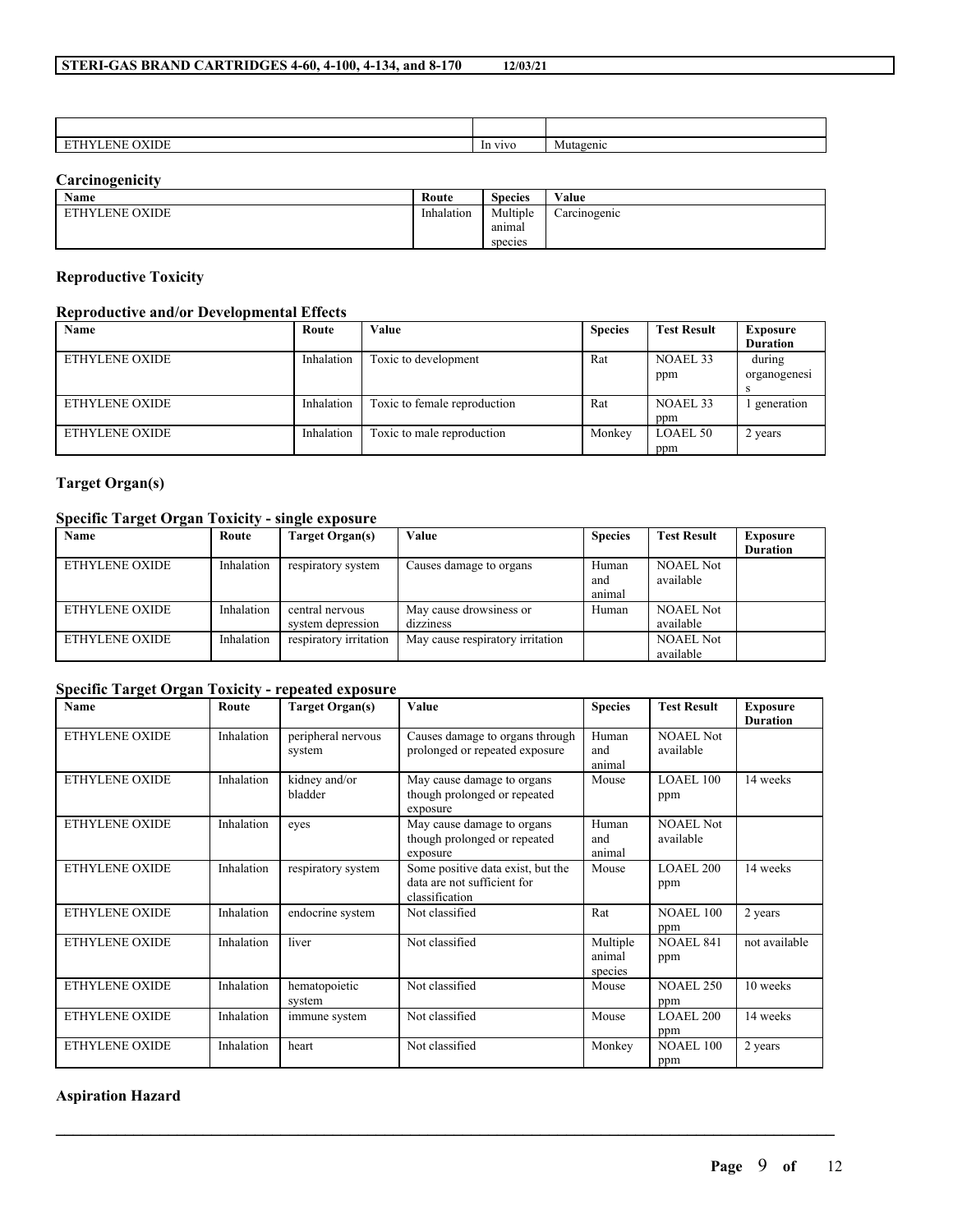For the component/components, either no data are currently available or the data are not sufficient for classification.

### Please contact the address or phone number listed on the first page of the SDS for additional toxicological information **on this material and/or its components.**

# **SECTION 12: Ecological information**

### **Ecotoxicological information**

| <b>Test Organism</b>                | <b>Test Type</b> | Result             |
|-------------------------------------|------------------|--------------------|
| Water flea, Daphnia magna           | 48 hours         | $137 \text{ mg/l}$ |
| Fathead Minnow, Pimephales promelas | 96 hours         | $84 \text{ mg}/l$  |
| Goldfish, Carassius auratus         | 24 hours         | $90 \text{ mg}/1$  |

Please contact the address or phone number listed on the first page of the SDS for additional ecotoxicological information on this material and/or its components.

### **Chemical fate information**

| <b>Test Type</b>                 | Result | Protocol                       |
|----------------------------------|--------|--------------------------------|
| 28 days Biological Oxygen Demand |        |                                |
| Log of Octanol/H2O part. coeff   | $-0.3$ | Est: Octanol-water part. coeff |

Please contact the address or phone number listed on the first page of the SDS for additional chemical fate information on this material and/or its components.

# **SECTION 13: Disposal considerations**

### **13.1. Disposal methods**

Dispose of contents/ container in accordance with the local/regional/national/international regulations.

Incinerate in a permitted waste incineration facility. As a disposal alternative, utilize an acceptable permitted waste disposal facility. The facility should be equipped to handle gaseous waste. Empty drums/barrels/containers used for transporting and handling hazardous chemicals (chemical substances/mixtures/preparations classified as Hazardous as per applicable regulations) shall be considered, stored, treated  $\&$  disposed of as hazardous wastes unless otherwise defined by applicable waste regulations. Consult with the respective regulating authorities to determine the available treatment and disposal facilities.

 $\mathcal{L}_\mathcal{L} = \mathcal{L}_\mathcal{L} = \mathcal{L}_\mathcal{L} = \mathcal{L}_\mathcal{L} = \mathcal{L}_\mathcal{L} = \mathcal{L}_\mathcal{L} = \mathcal{L}_\mathcal{L} = \mathcal{L}_\mathcal{L} = \mathcal{L}_\mathcal{L} = \mathcal{L}_\mathcal{L} = \mathcal{L}_\mathcal{L} = \mathcal{L}_\mathcal{L} = \mathcal{L}_\mathcal{L} = \mathcal{L}_\mathcal{L} = \mathcal{L}_\mathcal{L} = \mathcal{L}_\mathcal{L} = \mathcal{L}_\mathcal{L}$ 

### **EPA Hazardous Waste Number (RCRA):** D001 (Ignitable)

# **SECTION 14: Transport Information**

For Transport Information, please visit http://3M.com/Transportinfo or call 1-800-364-3577 or 651-737-6501.

# **SECTION 15: Regulatory information**

# **15.1. US Federal Regulations**

Contact 3M for more information.

### **EPCRA 311/312 Hazard Classifications:**

Flammable (gases, aerosols, liquids, or solids)

Gas under pressure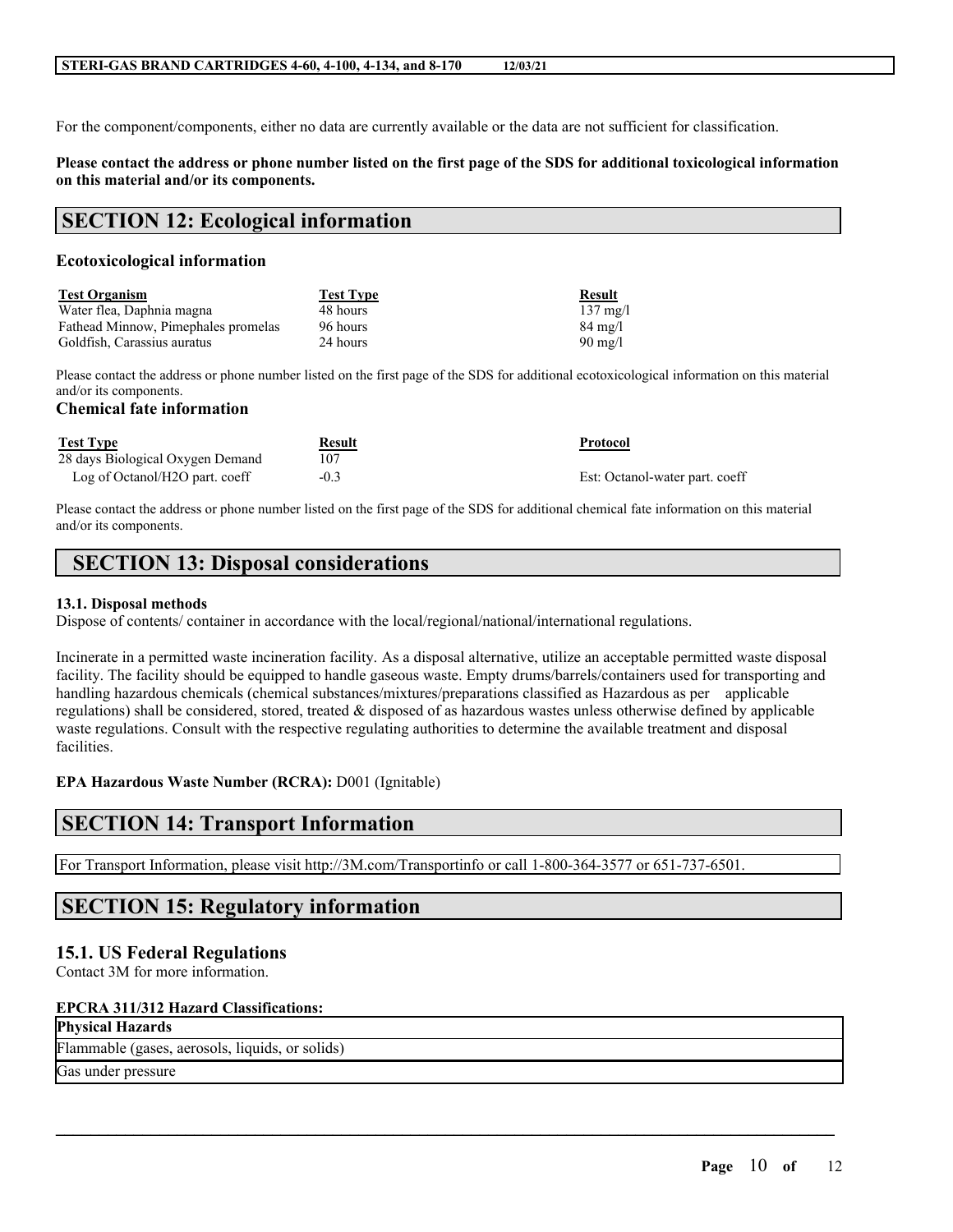| <b>Health Hazards</b>                                        |  |
|--------------------------------------------------------------|--|
| Acute toxicity                                               |  |
| Carcinogenicity                                              |  |
| Germ cell mutagenicity                                       |  |
| Hazard Not Otherwise Classified (HNOC)                       |  |
| Reproductive toxicity                                        |  |
| Serious eye damage or eye irritation                         |  |
| Skin Corrosion or Irritation                                 |  |
| Specific target organ toxicity (single or repeated exposure) |  |

### Section 313 Toxic Chemicals subject to the reporting requirements of that section and 40 CFR part 372 (EPCRA):

| Ingredient     | C.A.S. No | $%$ by Wt |
|----------------|-----------|-----------|
| ETHYLENE OXIDE | 75-21-8   | 100       |

This chemical is a pesticide product registered by the United States Environmental Protection Agency and is subject to certain labeling requirements under federal pesticide law. These requirements differ from the classification criteria and hazard information required for safety data sheets (SDS), and for workplace labels of non-pesticide chemicals. The hazard information required on the pesticide label is reproduced below. The pesticide label also includes other important information, including directions for use.

Do not swallow. Causes skin and eye burns May be fatal if inhaled in high concentrations

### **15.2. State Regulations**

Contact 3M for more information.

### **15.3. Chemical Inventories**

Contact 3M for more information.

### **15.4. International Regulations**

Contact 3M for more information.

**This SDS has been prepared to meet the U.S. OSHA Hazard Communication Standard, 29 CFR 1910.1200.**

# **SECTION 16: Other information**

### **NFPA Hazard Classification**

**Health:** 4 **Flammability:** 4 **Instability:** 3 **Special Hazards:** None

National Fire Protection Association (NFPA) hazard ratings are designed for use by emergency response personnel to address the hazards that are presented by short-term, acute exposure to a material under conditions of fire, spill, or similar emergencies. Hazard ratings are primarily based on the inherent physical and toxic properties of the material but also include the toxic properties of combustion or decomposition products that are known to be generated in significant quantities.

| <b>Document Group:</b> | $10 - 3495 - 8$ | <b>Version Number:</b>  | 57.01    |
|------------------------|-----------------|-------------------------|----------|
| <b>Issue Date:</b>     | 12/03/21        | <b>Supercedes Date:</b> | 06/07/21 |

DISCLAIMER: The information in this Safety Data Sheet (SDS) is believed to be correct as of the date issued. 3M MAKES NO WARRANTIES, EXPRESSED OR IMPLIED, INCLUDING, BUT NOT LIMITED TO, ANY IMPLIED WARRANTY OF MERCHANTABILITY OR FITNESS FOR A PARTICULAR PURPOSE OR COURSE OF PERFORMANCE OR